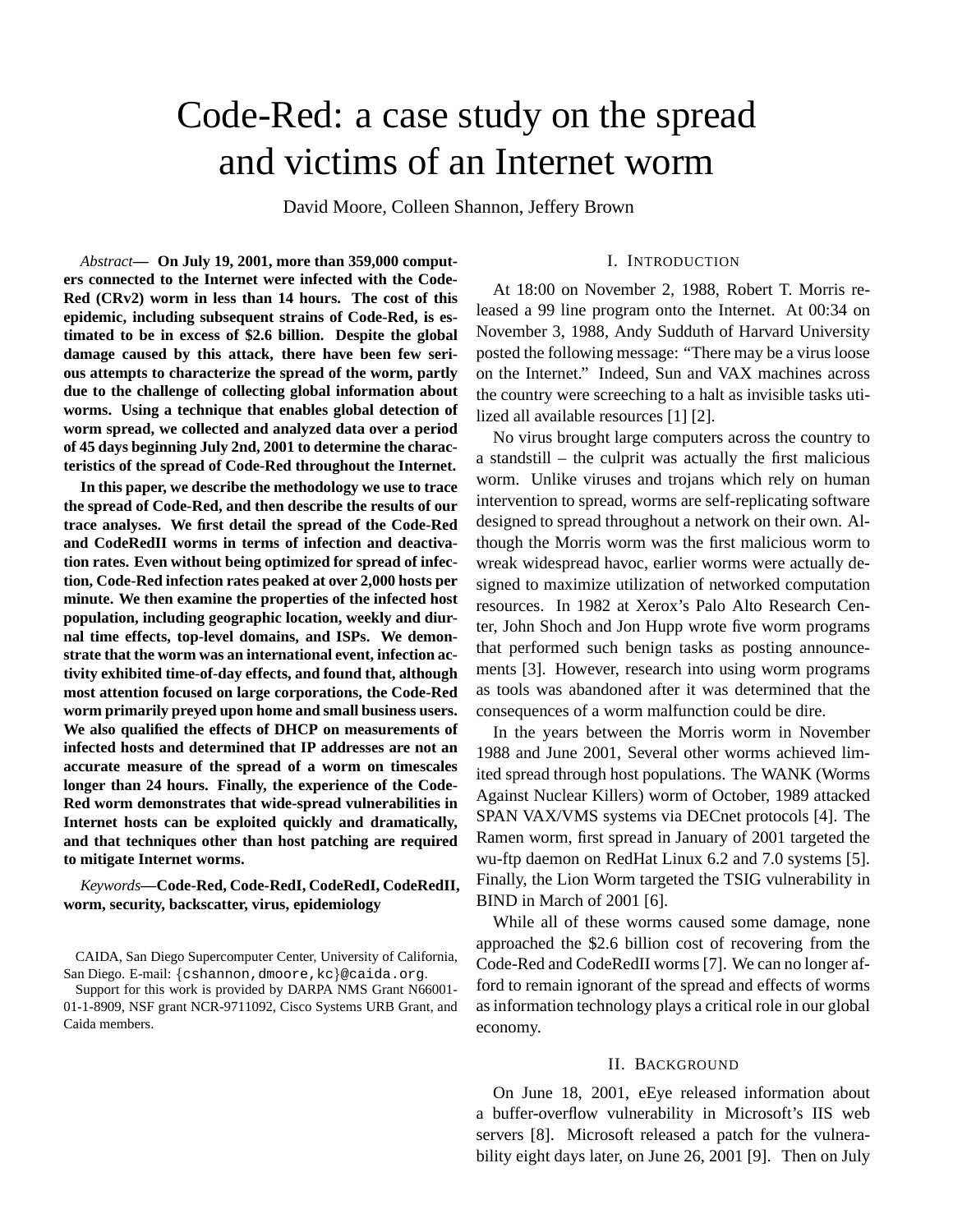12, 2001, the Code-RedI worm began to exploit the aforementioned buffer-overflow vulnerability in Microsoft's IIS web servers.

Upon infecting a machine, the worm checks to see if the date (as kept by the system clock) is between the first and the nineteenth of the month. If so, the worm generates a random list of IP addresses and probes each machine on the list in an attempt to infect as many computers as possible. However, this first version of the worm uses a static seed in its random number generator and thus generates identical lists of IP addresses on each infected machine. The first version of the worm spread slowly, because each infected machine began to spread the worm by probing machines that were either already infected or impregnable. On the 20th of every month, the worm is programmed to stop infecting other machines and proceed to its next attack phase in which it launches a Denial-of-Service attack against www1.whitehouse.gov from the 20th to the 28th of each month. The worm is dormant on days of the month following the 28th.

On July 13th, Ryan Permeh and Marc Maiffret at eEye Digital Security received logs of attacks by the worm and worked through the night to disassemble and analyze the worm. They christened the worm "Code-Red" both because the highly caffeinated "Code Red" Mountain Dew beverage fueled their efforts to understand the workings of the worm and because the worm defaces some web pages with the phrase "Hacked by Chinese". There is no evidence either supporting or refuting the involvement of Chinese hackers with the Code-RedI worm. The first version of the Code-Red worm (Code-RedI  $v1<sup>1</sup>$ ) caused little damage. Although the worm's attempts to spread itself consumed resources on infected machines and local area networks, it had little impact on global resources.

The Code-RedI v1 worm is memory resident, so an infected machine can be disinfected by simply rebooting it. However, the machine is still vulnerable to repeat infection. Any machines infected by Code-RedI v1 and subsequently rebooted were likely to be reinfected, because each newly infected machine probes the same list of IP addresses in the same order.

At approximately 10:00 UTC in the morning of July 19th, 2001, we observed a change in the behavior of the worm as infected computers began to probe new hosts. At this point, a random-seed variant of the Code-RedI v1 worm began to infect hosts running unpatched versions of Microsoft's IIS web server. The worm still spreads by

probing random IP addresses and infecting all hosts vulnerable to the IIS exploit. Unlike Code-RedI v1, Code-RedI v2 uses a random seed in its pseudo-random number generator, so each infected computer tries to infect a different list of randomly generated IP addresses at an observed rate of roughly 11 probes per second (pps). This seemingly minor change had a major impact: more than 359,000 machines were infected with Code-RedI v2 in just fourteen hours [10][11].

Because Code-RedI v2 is identical to Code-Red v1 in all respects except the seed for its pseudo-random number generator, the only direct damage to the infected host is the "Hacked by Chinese" message added to top level web pages on some hosts. However, Code-RedI v2 had a greater impact on global infrastructure due to the sheer volume of hosts infected and probes sent to infect new hosts. Code-RedI v2 also wreaked havoc on some additional devices with web interfaces, such as routers, switches, DSL modems, and printers [12]. Although these devices were not susceptible to infection by the worm, they either crashed or rebooted when an infected machine attempted to send them the unusual http request containing a copy of the worm.

Like Code-RedI v1, Code-RedI v2 can be removed from a computer simply by rebooting it. However, rebooting the machine does not prevent reinfection once the machine is online again. On July 19th, the number of machines attempting to infect new hosts was so high that many machines were infected while the patch for the vulnerability was being applied.

On August 4, 2001, an entirely new worm, CodeRedII began to exploit the buffer-overflow vulnerability in Microsoft's IIS web servers [13] [14]. Although the new worm is completely unrelated to the original Code-RedI worm, the source code of the worm contained the string "CodeRedII" which became the name of the new worm.

Ryan Permeh and Marc Maiffret analyzed CodeRedII to determine its attack mechanism. When a worm infects a new host, it first determines if the system has already been infected. If not, the worm initiates its propagation mechanism, sets up a "backdoor" into the infected machine, becomes dormant for a day, and then reboots the machine. Unlike Code-RedI, CodeRedII is not memory resident, so rebooting an infected machine does not eliminate CodeRedII.

Initial intuition might lead one to believe that this twenty-four hour delay will retard the spread of the worm so severely that it will never compromise a large number of machines, this is not the case. The delay adds a layer of subterfuge to the worm, since perusal of logs showing connections to the machine around the time that the ma-

 $1$ Although the initial Code-Red worm did not carry a suffix denoting its temporal position, we have added the suffix "I" in the interest of clarity, in the same manner as The Great War later came to be known as World War I.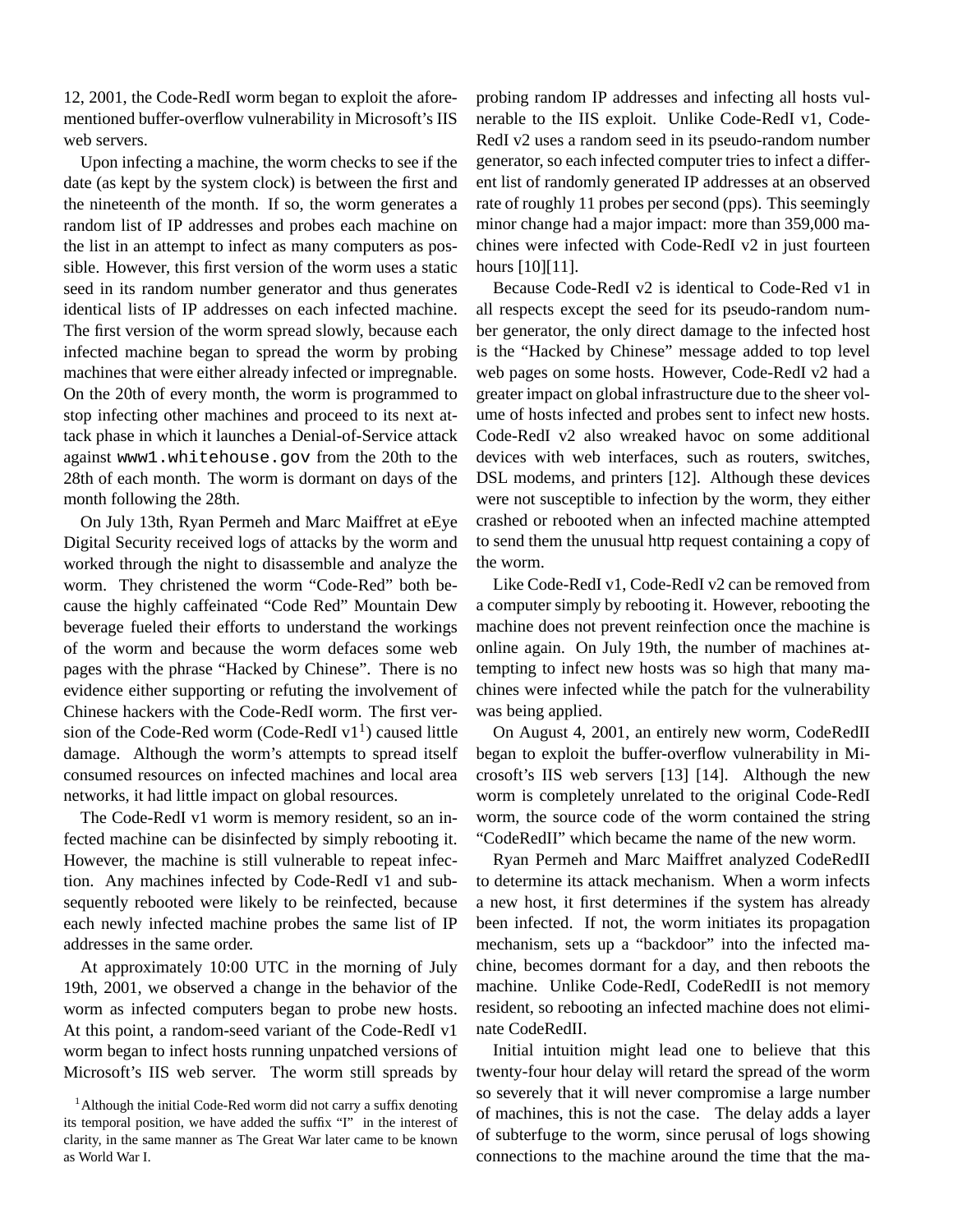chine begins to demonstrate symptoms of the infection (i.e. when it starts to actively spread the worm) will not yield any unusual activity.

After rebooting the machine, the CodeRedII worm begins to spread. If the host infected with CodeRedII has Chinese (Taiwanese) or Chinese (PRC) as the system language, it uses 600 threads to probe other machines. On all other machines it uses 300 threads. CodeRedII uses a more complex method of selecting hosts to probe than Code-RedI. CodeRedII generates a random IP address and then applies a mask to produce the IP address to probe. The length of the mask determines the similarity between the IP address of the infected machine and the probed machine. CodeRedII probes a completely random IP address 1/8th of the time. Half of the time, CodeRedII probes a machine in the same /8 (so if the infected machine had the IP address 10.9.8.7, the IP address probed would start with 10.), while 3/8ths of the time, it probes a machine on the same /16 (so the IP address probed would begin with 10.9.). Like Code-RedI, CodeRedII avoids probing IP addresses in the 224.0.0.0/8 (multicast) and 127.0.0.0/8 (loopback) address spaces. The bias toward the local /16 and /8 networks means that an infected machine may be more likely to probe a susceptible machine, based on the supposition that machines on a single network are more likely to be running the same software as machines on unrelated IP subnets.

The CodeRedII worm is much more dangerous than Code-RedI because CodeRedII installs a mechanism for remote, administrator-level access to the infected machine. Unlike Code-RedI, CodeRedII neither defaces web pages on infected machines nor launches a Denial-of-Service attack. However, the backdoor installed on the machine allows any code to be executed, so the machines could be used as "zombies" for future attacks (Denial-of-Service or otherwise).

# III. METHODOLOGY

In this section, we detail our trace collection methodology, how we validated that the traffic we trace is from the spread of the worms, and describe our approaches for characterizing the type of hosts infected and their geographics locations.

Our analysis of the Code-RedI worm covers the spread of the worm between July 4, 2001 and August 25, 2001. Before Code-RedI began to spread, we were collecting data in the form of a packet header trace of hosts sending unsolicited TCP SYN packets into our /8 network. When the worm began to spread extensively on the morning of July 19, we noticed the sudden influx of probes into our network and began our monitoring efforts in earnest.

The data used for this study were collected from two locations: a /8 network and two /16 networks. Two types of data from the /8 network are used to maximize coverage of the expansion of the worm. Between midnight and 16:30 UTC on July 19, a passive network monitor recorded headers of all packets destined for the /8 research network. After 16:30 UTC, a filter installed on a campus router to reduce congestion caused by the worm blocked all external traffic to this network. Because this filter was put into place upstream of the monitor, we were unable to capture IP packet headers after 16:30 UTC. However, a backup data set consisting of sampled netflow [15] output from the filtering router was available for the /8 throughout the 24 hour period. The data from the /16 networks were collected with Bro between 10:00 UTC on July 19 and 7:00 on July 20 [16]. We merged these three sources into a single dataset. Hosts were considered to be infected if they sent at least two TCP SYN packets on port 80 to nonexistent hosts on these networks during this time period. The requirement of two packets helps to eliminate random source denial-of-service attacks from the Code-Red data.

Early on July 20, the filter was removed and we resumed packet header data collection. Although we collected data through October, we include data through August 25, 2001 in this study. No significant changes were observed in Code-RedI or CodeRedII activity between August 2001 and the pre-programmed shutdown of CodeRedII on October 1, 2001.



Fig. 1. Background level of unsolicited SYN probes and the beginning of the spread of the Code-RedI worm.

A constant background level of unsolicited TCP SYN packets, most likely port scans seeking to identify vulnerable machines, target the IPv4 address space. In our /8, this rate fluctuates between 100 and 600 hosts per two hour period, with diurnal and weekly variations. On July 12, the static-seed version of the Code-RedI worm began to spread. We noticed that the hosts that appeared clearly in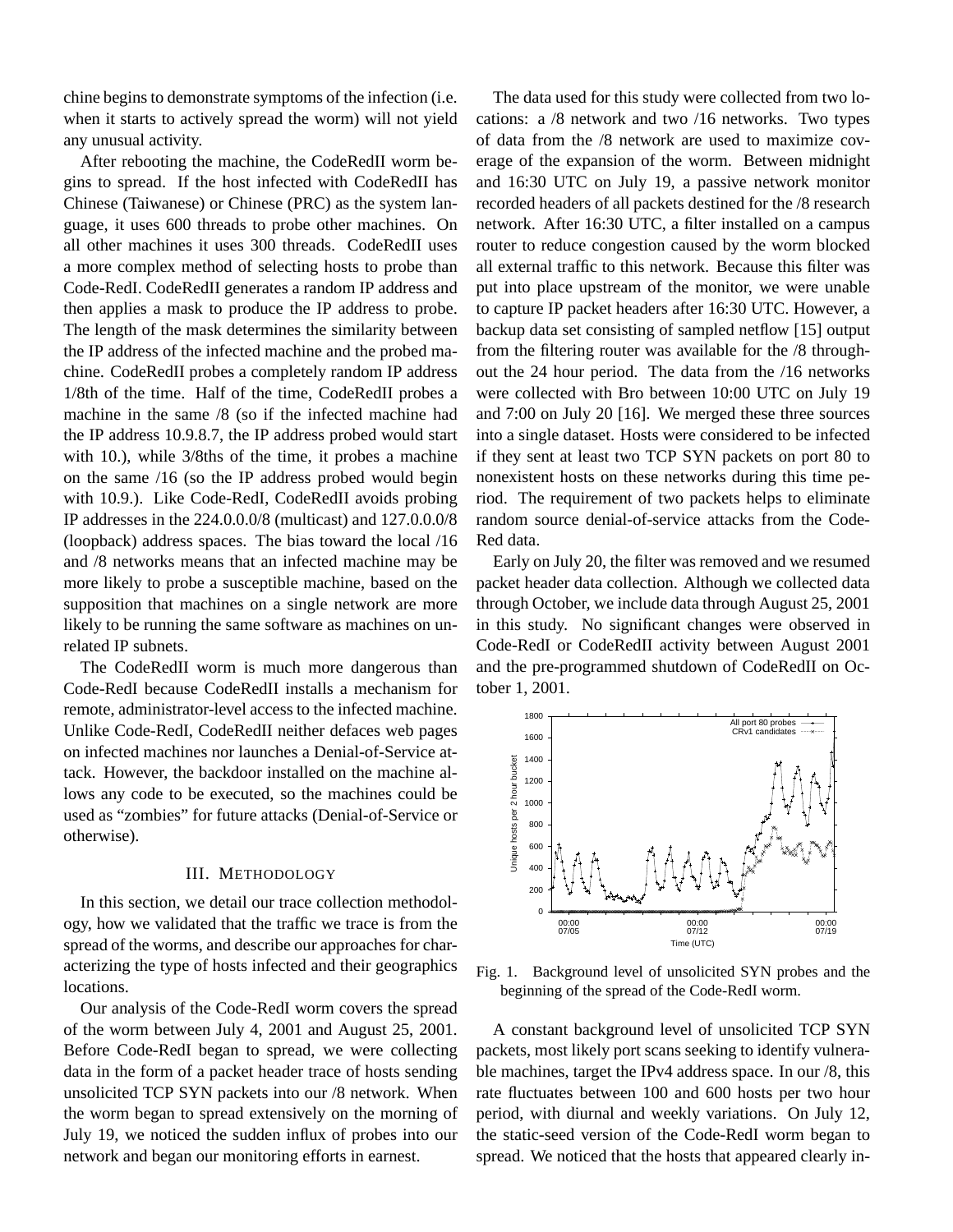fected with Code-RedI v1 probed the same set of 23 IP addresses within our /8 research network. In Figure 1, we used the criterion of probing these 23 addresses to separate the Code-RedI v1 probes from the background port scans.

To confirm that the 23 addresses were actually among those probed by the worm, we reverse engineered the exploit to extract the IP addresses probed by its static-seed pseudo-random number generator. We obtained a disassembled version of the worm from eEye [17] and identified the code responsible for spreading the worm. The worm creates one hundred threads, each with its own static-seed and thus its own distinct, although not disjoint, set of IP addresses probed sequentially.

We examined the PRNG (Pseudo-Random Number Generator) code used to generate the target sequences and wrote a C implementation to generate the first one thousand IP addresses probed by each thread (approximately the first one million IP addresses). We extracted the IP addresses that fell in our /8 and found the same 23 address sequence we predicted from our packet trace data. The 23 addresses that fall in our research network actually occur very early in the generated sequences<sup>2</sup>. A machine newly infected with Code-RedI v1 probes our /8 network 23 times in the first fifteen minutes of propagation.

Once we had identified the IP addresses initially probed by the worm, we compared this sequence to the hosts we observed probing the 23 target addresses in our research network. We discovered that the first three hosts that probed our /8 research network were not contained in the IP address sequence probed by any thread. We believe that the individual (or individuals) responsible for the Code-RedI worm compromised these machines and seeded them with the worm to initiate the epidemic. The first two machines both appear to be located in the United States, one in Cambridge, Massachusetts and the other in Atlanta, Georgia. The third address appears to be in the city of Foshan in China's GuangDong province. However there remains no evidence linking Chinese hackers to the development or deployment of the Code-RedI worm.

We classify infected hosts using the DNS name of each host and a hand-tuned set of regular expression matches<sup>3</sup> (e.g. DNS names with "dialup" represent modems, "dsl" or "home.com" identifies broadband, etc.) into the follow-

ing categories: mail servers, name servers, web servers, IRC servers, firewalls, dial-up, broadband, other (unclassifiable) hosts, and hosts with no hostname. The prevalence of each type of host is discussed in Section IV-B.4.

We also used Ixia's IxMapping  $[18]$  service to determine the latitude, longitude, and country of each IP address infected with the worm. IxMapping uses public data sources such as WHOIS and DNS, as well as specialized measurement to geographically place IP addresses. We identified a rough approximation of the timezone of each infected host based on this longitude.

#### IV. RESULTS

In this section of the paper, we present the results of our trace analyses. We first characterize the spread of the Code-RedI and CodeRedII worms, then examine the properties of the infected host population, and finally determine the rate at which infected hosts are repaired.

#### *A. Worm Spread*

In this section, we examine the dynamics of the spread of the Code-RedI and CodeRedII worms.

#### A.1 Host Infection Rate

We detected more than  $359,000$  unique IP addresses<sup>4</sup> infected with the Code-RedI worm between midnight UTC on July 19 and midnight UTC on July 20. To determine the rate of host infection, we recorded the time of the first attempt of each infected host to spread the worm. Because our data represent only a sample of all probes sent by infected machines, the number of hosts detected provides a lower bound on the number of hosts that have been compromised at any given time.



Fig. 2. Cumulative total of unique IP addresses infected by the first outbreak of Code-RedI v2.

<sup>4</sup>We required at least 2 probes from each host to two different addresses before we conclusively identified it as infected.

 $2$ IP addresses in the monitored class A network occurred early in each of the 100 threads started on Code-RedI v1 infected machines. Probe sequence numbers within their threads included: 8, 12, 14, 20, 22, 25, 26, 29, 32, 34, 36, 40, 41, 41, 43, 43, 44, 45, 45, 51, 56, 57, 59. Thus we are able to detect the compromise of a new host almost instantly as we receive many probes from the host in the first minute following infection.

 $3$ The regular expressions are available at http://www.caida. org/tools/measurement/misc/HostClassify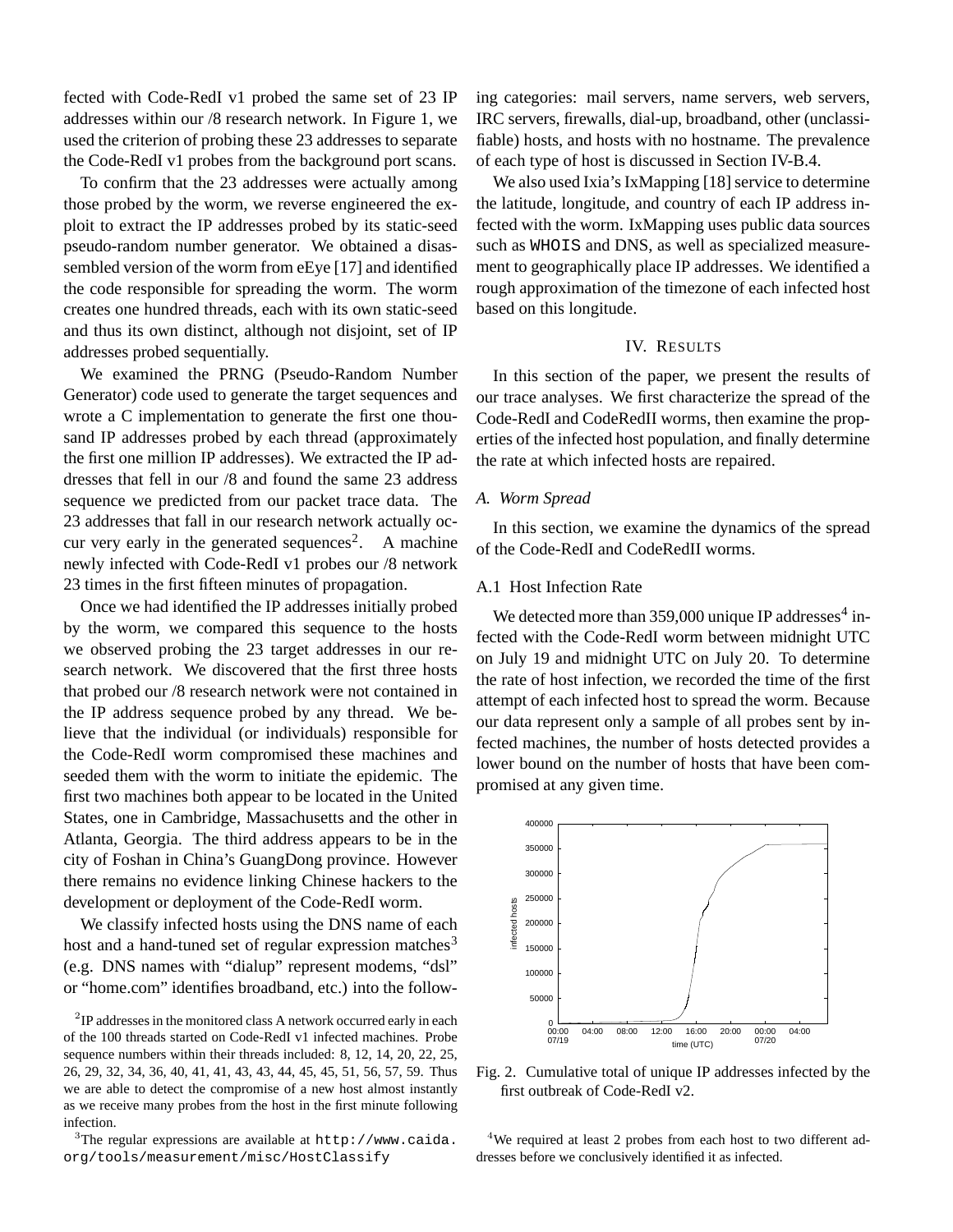

Fig. 3. Comparison of the growth rate of the first outbreak of Code-RedI v2 with infection model.



Fig. 4. One minute infection rates for Code-RedI v2.

Figure 2 shows the number of infected hosts over time. The growth of the curve between 11:00 and 16:30 UTC is exponential, as can be seen in the logarithmic scale plot (Figure 3). On the surface, the data seems to fit reasonably with the growth model for the worm infection proposed by Stuart Staniford [11]. Discrepancies between the upper ranges of the growth model and our data are caused both by the fixed cutoff time of the worm itself and by hosts repaired or isolated throughout the day.

Figure 4 provides a more detailed view of the spread of the worm in terms of the number of newly infected hosts seen in 1 minute periods throughout the day. In the figure, we see that the infection rate peaked at 2,000 host/minute. Unfortunately, the peak of the initial curve occurs at about the same time that the passive monitor data became unavailable, so the duration of the 2,000 host/minute infection rate is unknown. In particular, the large spike corresponds to 7,700 hosts; it is an anomaly caused by a small gap in the collected netflow data that resulted in detection of all hosts infected during the down time when collection resumed. Thus the spike in the number of hosts infected is actually representative of all the hosts infected between 16:51 and 17:21 UTC. We believe that in actuality the infection rate from 16:30 to 18:00 UTC tapered smoothly.

Although the growth was slowing, had the worm not been programmed to stop spreading at midnight, additional hosts would have been compromised. The infection rate would have continued to decrease once the vast majority of vulnerable machines were infected. We speculate that the memory resident status of this worm would have allowed reinfection of many hosts after a reboot cleared the initial infection



Fig. 5. Cumulative total of unique IP addresses infected during the first day of the second outbreak of Code-RedI v2.

On August 1, the Code-RedI v2 worm began to spread again in earnest. By midnight, we had observed approximately 275,000 unique IP addresses spreading the Code-RedI v2 worm, as seen in Figure 5. The difference between the infected host count at 24 hours for the first and second outbreaks of Code-RedI v2 is likely caused by the patching of hosts, which removed them from the susceptible population.

Figure 6 shows the rate at which new hosts were infected with the Code-RedI v2 worm. The spread of the outbreak peaked in the early afternoon of August 1, with 29710 hosts infected in the hour following 14:00 UTC and 28583 following 15:00 UTC. A rate of more than twenty thousand new hosts per hour was sustained from 13:00 through 17:00 UTC. After this point, the host population approached saturation with the worm – when almost all susceptible hosts are already infected by the worm, it becomes increasingly difficult to locate new hosts.

# A.2 Deactivation rate

During the course of the day on July 19, a few initially infected machines were patched, rebooted, or filtered and consequently ceased to probe networks for vulnerable hosts. We consider a host that was previously infected to be inactive after we have observed no further unsolicited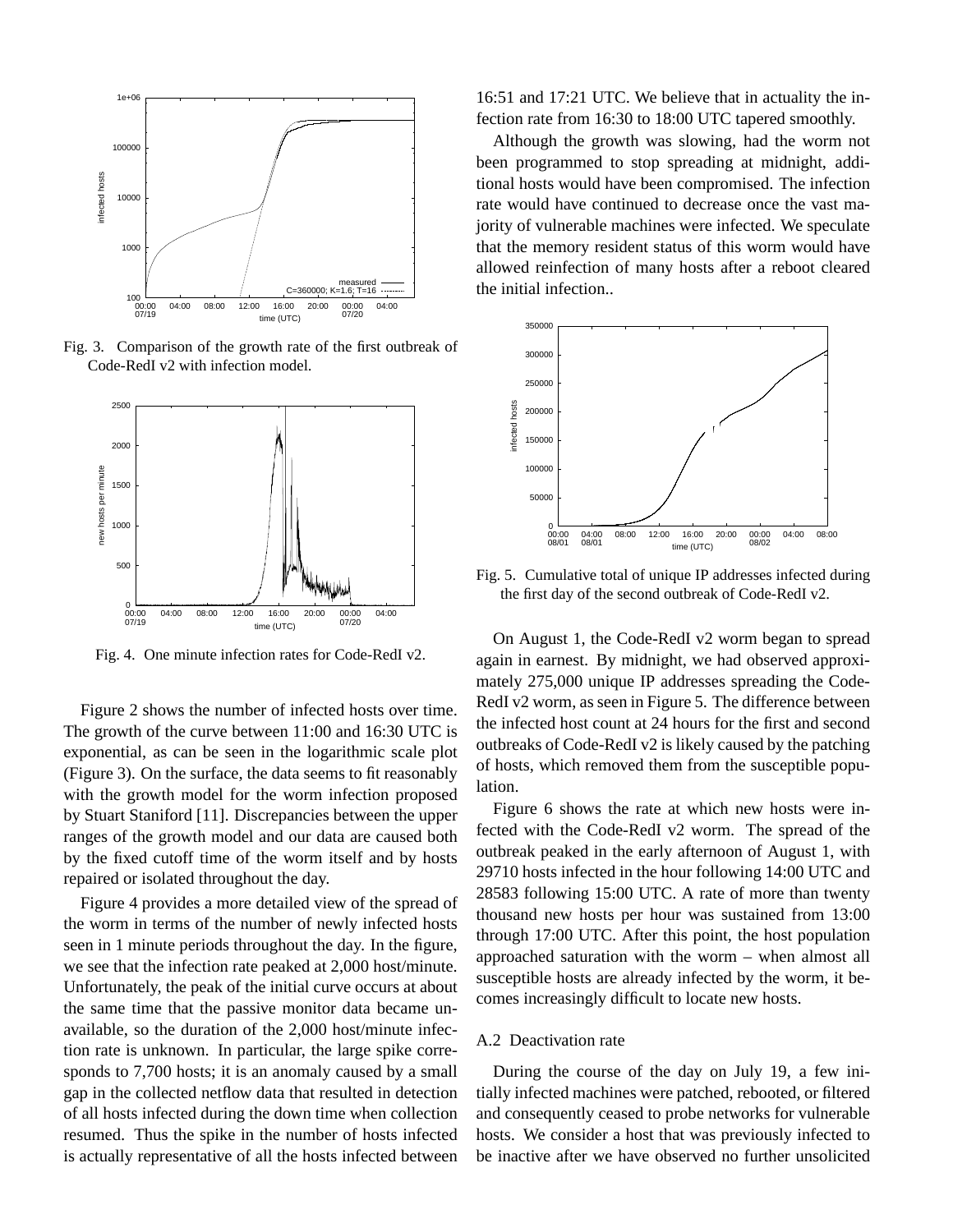

Fig. 6. Hourly infection rates for the second outbreak of Code-RedI v2 between August 1 and August 19, 2001.



Fig. 7. Cumulative total of deactivated Code-RedI v2. infected hosts.

traffic from it. Figure 7 shows the total number of inactive hosts over time. The majority of hosts stopped probing in the last hour before midnight UTC on July 20. At midnight, the worm was programmed to switch from an "infection phase" to an "attack phase", so the large rise in host inactivity is due to this design. The end of day phase change can be seen clearly in Figure 8, which shows the number of newly inactive hosts per minute. As in previous graphs, the spike near 16:30 is caused by a gap in data collection.

#### A.3 CodeRedII

Because the CodeRedII worm infects the same host population as Code-RedI v2, we neither expected nor measured an increase in the number of hosts probing our network once the CodeRedII worm began to spread. We also monitored no significant difference in the overall number of unsolicited TCP SYNs. Figure 9 shows the raw probe rate (including both worm spread and port scans) into our /8 network for every 2 hours between August 1 and August 22. The spike in probes on August 6 shows backscat-



Fig. 8. Rate of infected host deactivation in one minute periods.



Fig. 9. The raw probe rate observed in our /8 network.

ter from a Denial-of-Service attack [19], while the dip on August 9 was caused by a gap in data collection. No change in probe rate is apparent following the spread of CodeRedII. Although CodeRedII uses six times as many threads to spread as Code-RedI v2, only one probe in eight is sent to a random IP address, with the rest sent to local networks as described in Section III. Because our /8 network contained no susceptible hosts, the net probe rate we observe from CodeRedII is the same as that of Code-RedI v2. Thus, we cannot distinguish hosts infected with CodeRedII from those infected with Code-RedI v2 without collecting packet payloads. In their October 2001 study, Arbor Networks measured the ratio between Code-RedI and CodeRedII probes to be 1:3 [20]. This 1:3 ratio may indicate the ratio between hosts infected with CodeRedII versus CodeRedI. However, we expect that the bias towards hosts on the same subnet causes wide variations in the actual probe rates measured at different locations across the Internet.

#### *B. Host Characterization*

In this section, we look at the properties of the host population infected by the Code-RedI and CodeRedII worms.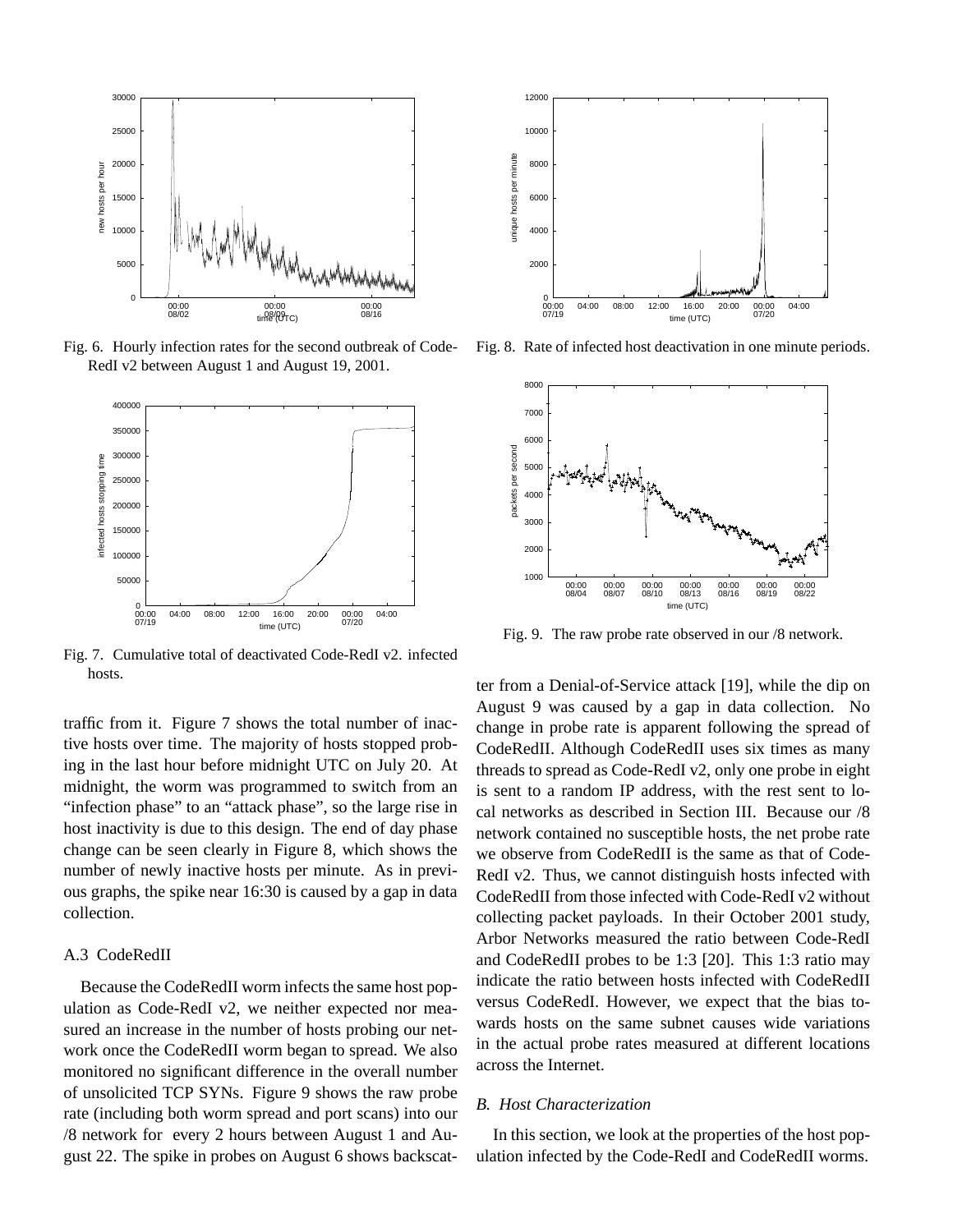| Top 10 Countries     |        |             |  |
|----------------------|--------|-------------|--|
| Country              | hosts  | $hosts(\%)$ |  |
| <b>United States</b> | 157694 | 43.91       |  |
| Korea                | 37948  | 10.57       |  |
| China                | 18141  | 5.05        |  |
| Taiwan               | 15124  | 4.21        |  |
| Canada               | 12469  | 3.47        |  |
| United Kingdom       | 11918  | 3.32        |  |
| Germany              | 11762  | 3.28        |  |
| Australia            | 8587   | 2.39        |  |
| Japan                | 8282   | 2.31        |  |
| Netherlands          | 7771   | 2.16        |  |

TABLE I TOP TEN COUNTRIES WITH CODE-RED INFECTED HOSTS ON JULY 19.

| Top 10 Top-Level Domains |        |             |
|--------------------------|--------|-------------|
| TLD                      | hosts  | $hosts(\%)$ |
| Unknown                  | 169584 | 47.22       |
| net                      | 67486  | 18.79       |
| com                      | 51740  | 14.41       |
| edu                      | 8495   | 2.37        |
| tw                       | 7150   | 1.99        |
| 1 <sub>p</sub>           | 4770   | 1.33        |
| ca                       | 4003   | 1.11        |
| it                       | 3076   | 0.86        |
| fr                       | 2677   | 0.75        |
| nl                       | 2633   | 0.73        |

# TABLE II

TOP TEN TOP-LEVEL DOMAINS WITH CODE-RED INFECTED HOSTS ON JULY 19.

# B.1 Countries

To understand the demography of the Code-RedI v2 epidemic on July 19, we examined the domains, geographic locations, and top level domains (TLDs) of the infected hosts. Table I shows the breakdown of hosts by country, as placed by IxMapping [18]. Surprisingly, Korea is the second most prevalent source country of compromised machines, with 10.57% of all infected hosts.

#### B.2 Top-Level Domains

Table II provides a breakdown of machines infected on July 19th by top-level domain (TLD). NET, COM, and EDU are all represented in proportions roughly equivalent to their estimated share of all existing hosts, as estimated by NetSizer [21]. We also observed 136 MIL and 213

| Top 10 Domains |        |             |  |
|----------------|--------|-------------|--|
| Domains        | hosts  | $hosts(\%)$ |  |
| Unknown        | 169584 | 47.22       |  |
| home.com       | 10610  | 2.95        |  |
| rr.com         | 5862   | 1.63        |  |
| t-dialin.net   | 5514   | 1.54        |  |
| pacbell.net    | 3937   | 1.10        |  |
| uu.net         | 3653   | 1.02        |  |
| aol.com        | 3595   | 1.00        |  |
| hinet.net      | 3491   | 0.97        |  |
| net.tw         | 3401   | 0.95        |  |
| edu.tw         | 2942   | 0.82        |  |

TABLE III TOP TEN DOMAINS WITH CODE-RED INFECTED HOSTS ON JULY 19.

GOV hosts infected by the worm. Approximately 50% of all July 19th infected hosts had no reverse DNS records, so they could not be classified by their domain names. These included, for example, 390 addresses in the reserved network space 10.0.0.0/8. These machines were probably on private networks and were infected via either an external interface or another machine accessible via both internal and external networks. This suggests that many more hosts on internal networks may have been compromised in a manner transparent to our monitor.

# B.3 Domain Names

Table III shows the top ten domains in terms of the number of infected hosts. We note that the top domain names are providers of home and small business connectivity, suggesting that hosts maintained by individuals at home are an important aspect of global Internet health.

# B.4 Host Classification

We utilized the reverse DNS records for the August Code-Red infected hosts to identify the function of the compromised machines. While reverse DNS records did not exist for 55% of the hosts infected in August 2001, we did manage to identify about 22% of the host types. Computers without reverse DNS records are less likely to be running major services (such as those demonstrated in the other host types). Broadband and dial-up services represented the vast majority of identifiable hosts, as shown in Figure 10(a). Furthermore, the large diurnal variations in the number of infected hosts suggest that these machines are unlikely to be running production web servers of any kind, a surprising result given that the worm attacks a vulnerability in web servers. This periodicity con-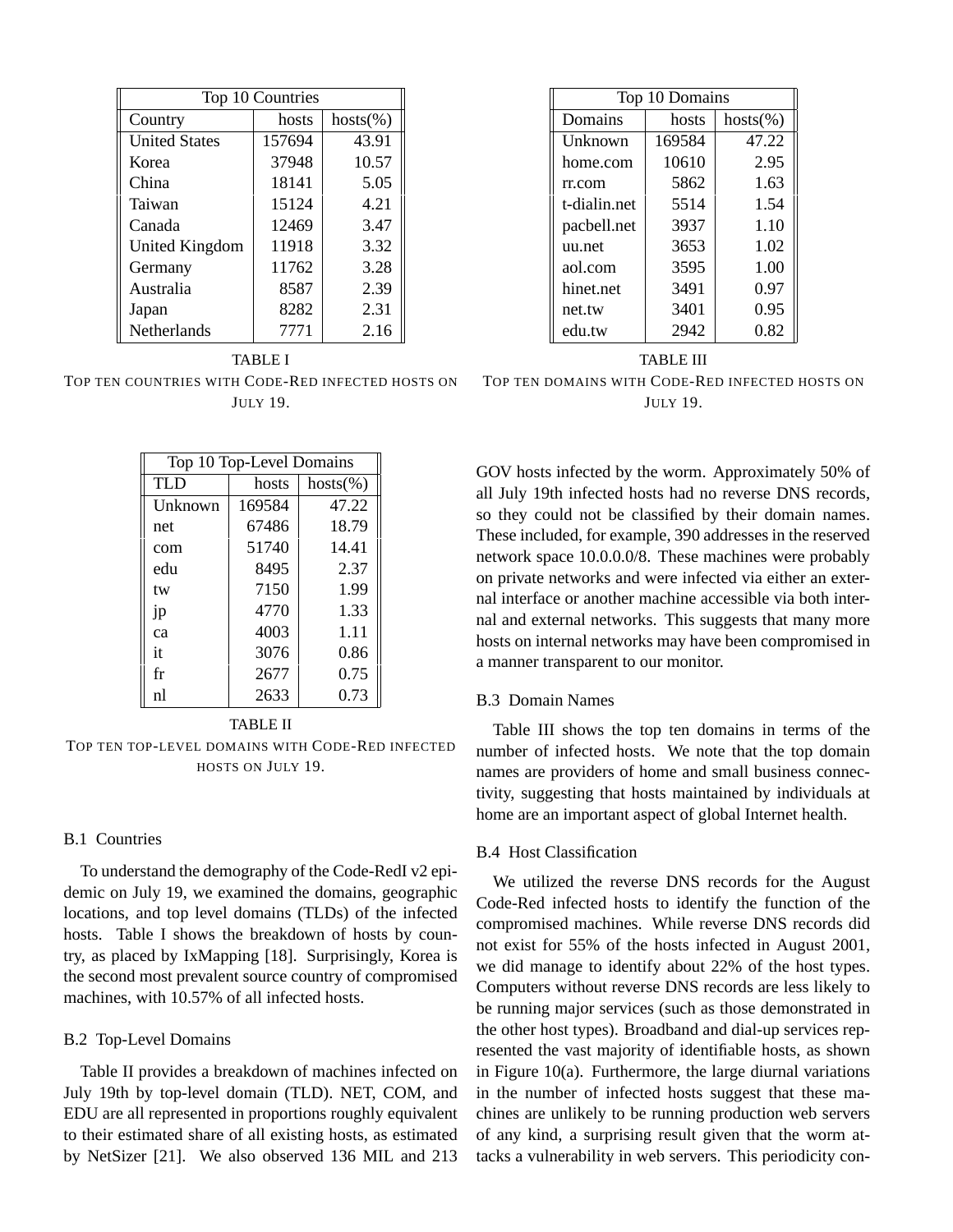

(a) All hosts with reverse DNS records.

(b) A closer look at the lower ranges.

Fig. 10. Reverse DNS Record-based classification of Code-Red hosts.

| DNS-based host types |                      |             |
|----------------------|----------------------|-------------|
| Type                 | <b>Average Hosts</b> | $Hosts(\%)$ |
| Unknown              | 88116                | 54.8        |
| Other                | 37247                | 23.1        |
| <b>Broadband</b>     | 19293                | 12.0        |
| Dial-Up              | 14532                | 9.0         |
| Web                  | 846                  | 0.5         |
| Mail                 | 731                  | 0.5         |
| Nameserver           | 184                  | 0.1         |
| Firewall             | 9                    | 0.0         |
| <b>IRC</b>           | 2                    | 0.0         |

#### TABLE IV

THE CLASSIFICATIONS OF HOSTNAMES BASED ON REVERSE-DNS LOOKUPS OF THE IP ADDRESSES OF CODE-RED INFECTED HOSTS BETWEEN AUGUST 1 AND AUGUST 8, 2001. SHOWN HERE ARE THE AVERAGE NUMBER OF ACTIVE HOSTS IN EACH TWO HOUR INTERVAL AND THE OVERALL PERCENTAGE OF EACH TYPE OF HOST ACROSS THE WHOLE SEVEN DAY INTERVAL. UNKNOWN HOSTS HAD NO REVERSE DNS RECORDS.

trasts with the limited diurnal variation seen in the number of infected web and DNS servers in Figure 10(b), which show limited fluctuations from day to day. We do observe significant diurnal changes in the number of infected mail servers, indicating that we may be mis-identifying the function of a number of these computers. Overall, the number of broadband and dial-up users affected by this random-source worm seems to significantly exceed those affected by random-source denial-of-service attacks [19]. While 21% of all hosts compromised by Code-Red were home and small business machines, only 13% of randomsource denial-of-service attack targets shared this characteristic. And while web servers, mail servers, and nameservers were the target of 5% of all denial-of-service attacks, they represent only 1.1% of the computers infected by the Code-Red worm.

# B.5 Timezones



Fig. 11. Unique IP addresses infected with Code-RedI v2 in ten minute intervals.

Figure 11 shows the number of unique IP addresses infected with Code-RedI v2 in ten minute intervals. From the figure, we see that the number of infected hosts follows both diurnal and weekly variations. While the slight decrease in infected hosts on the weekends (Aug 4-5, 11- 12, and 18-19) is immediately apparent, the origins of the rather strangely shaped daily variations proved perplexing.

Suspecting that the varying local times of day obscured the infection pattern, we identified the longitude of each infected host via IxMapping and mapped each host to an approximate timezone. We ignored minor variations in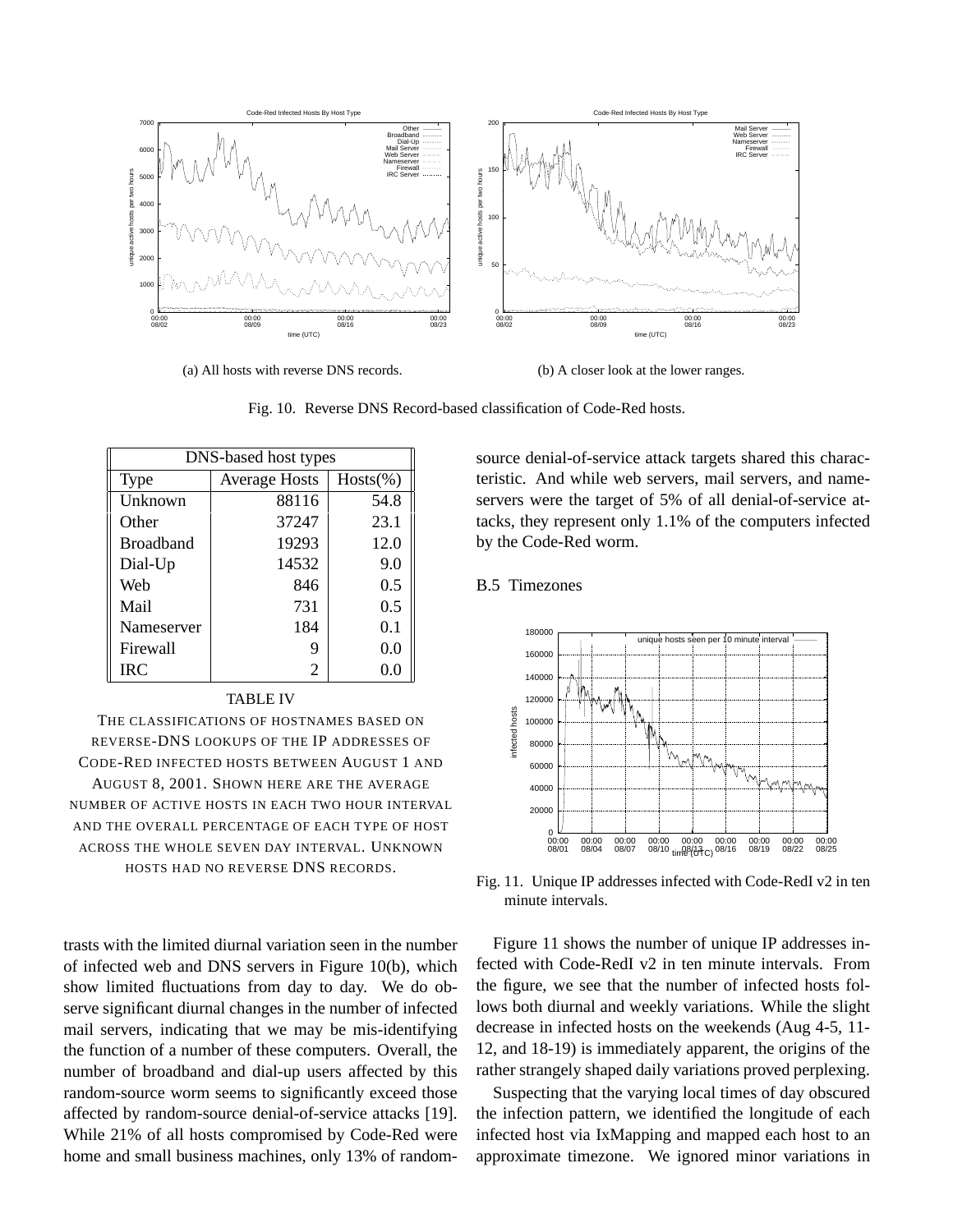

Fig. 12. Unique IP addresses infected with Code-RedI v2 in two hour intervals, localtime.

the longitudinal boundaries of timezones, as well as differences in observation of daylight saving within a timezone.

We then recreated the interval of Figure 11 between August 2 and August 10, differentiating infected hosts according to local time, rather than UTC.

Figure 12 shows the results of this differentiation for the top ten timezones in terms of number of infected hosts. The diurnal pattern clearly follows the pattern of the business day, with the number of infected hosts rising sharply around 8 am and falling off in the afternoon and evening hours as people shut down their computers to go home for the night. The Code-RedI worm attacks a vulnerability in Microsoft web server software, yet production web servers are not usually shut down at the end of the day. We suspect that these machines are office desktop computers whose users are not aware that they are running an active web server. This calls into question both the wisdom and the security of automatically enabling software unbeknownst to the end user.





Fig. 13. Cumulative total of unique IP addresses infected with the second outbreak of Code-RedI v2.



Fig. 14. The DHCP effect: the relationship between total active IP addresses in a subnet and the maximum number of IP addresses active simultaneously, August 2-16.

Between August 2 and August 16, we observed two million IP addresses actively transmitting the worm (Figure 13), yet only 143000 active hosts in the most active ten minute period (Figure 11). This order of magnitude discrepancy leads us to question whether there were actually around two million infected hosts, or whether the use of DHCP is sufficiently extensive that it artificially inflates IP address-based estimates of the extent of the Code-RedI epidemic.

To answer this question, we compared two measures of the infection within a subnet: the number of total unique IP addresses in each subnet active at any time between August 2 and August 16; and the 2 hour period in between August 2 and August 16 in which the greatest number of infected hosts were actively spreading the worm simultaneously. We plotted total unique IP addresses on the X axis, maximum IP addresses per two hour window on the Y axis, and then colored the data points based on the number of subnets with the same X and Y values (Figure 14). The resulting graph is surprisingly bimodal: one line of hosts stretches along the  $y = x$  intercept, representing subnets in which the total number infected and the maximum number infected were the same – no shift in the IP addresses of infected machines was detected. A far more populous arm stretches just above the X axis, showing many subnets with as many as fifteen times as many total IP addresses infected as were infected simultaneously. This suggests that without accounting for this "DHCP effect," counting the number of IP addresses infected by a pathogen grossly overestimates the actual number of infected machines.

While the vast majority of the subnets had fewer than fifteen machines infected, a few subnets had as many as two hundred simultaneously infected machines. We inves-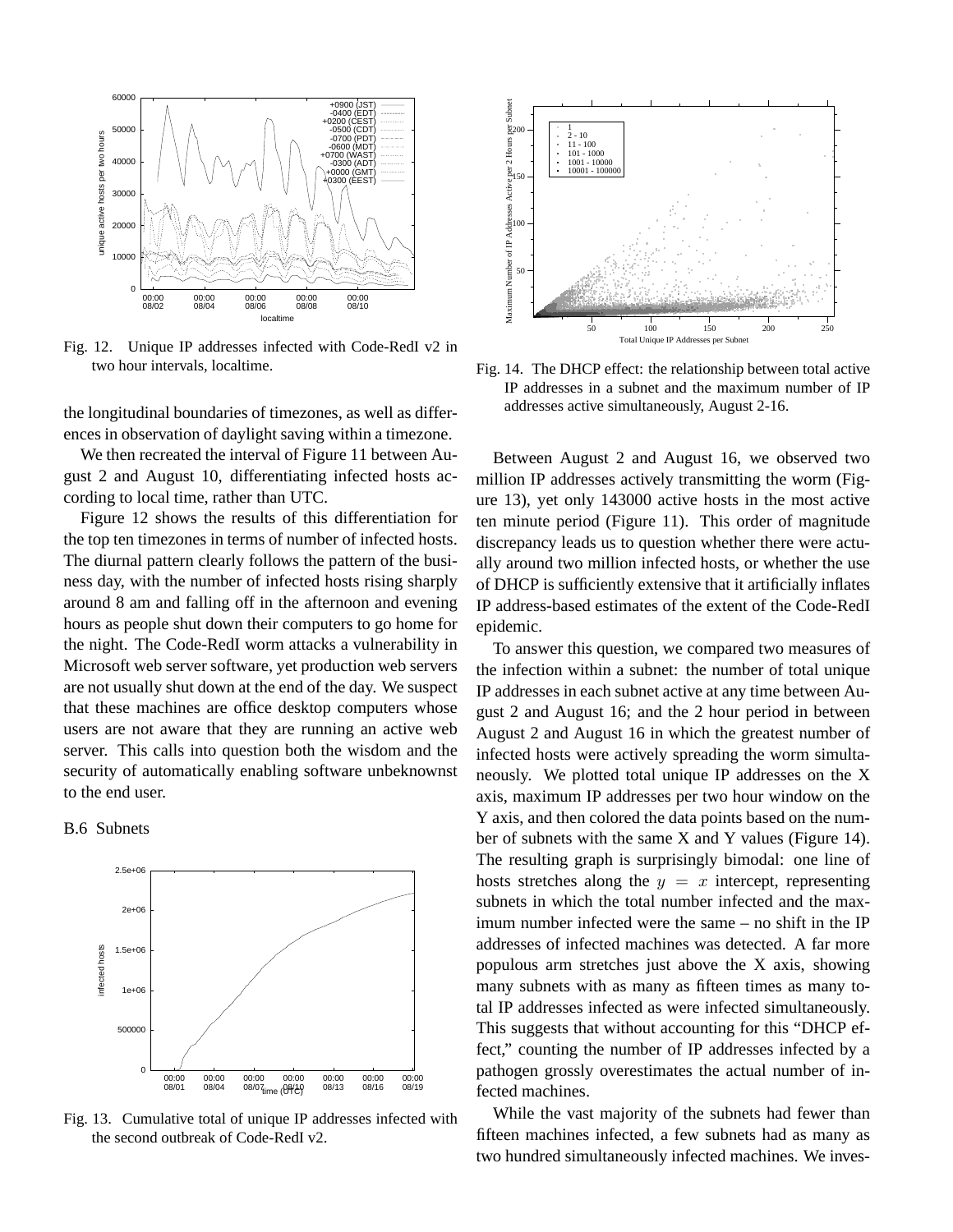| Patch Rate in Top 10 Countries |                 |                  |  |
|--------------------------------|-----------------|------------------|--|
| Country                        | patched $(\% )$ | unpatched $(\%)$ |  |
| <b>United Kingdom</b>          | 65.65           | 34.34            |  |
| <b>United States</b>           | 59.59           | 40.41            |  |
| Canada                         | 57.57           | 42.42            |  |
| Germany                        | 55.55           | 44.44            |  |
| <b>Netherlands</b>             | 46.46           | 53.53            |  |
| Japan                          | 39.39           | 60.61            |  |
| Australia                      | 37.37           | 62.62            |  |
| Korea                          | 20.20           | 79.79            |  |
| Taiwan                         | 15.15           | 84.84            |  |
| China                          | 13.13           | 86.86            |  |

# TABLE V

PATCHING RATE SEEN ON AUGUST 14TH FOR THE TEN COUNTRIES WITH CODE-RED INFECTED HOSTS ON JULY 19. PERCENTAGES ARE OF INFECTED HOSTS IN EACH COUNTRY THUS EACH ROW ADDS UP TO 100%

tigated the ownership of the subnets with the most infected machines and discovered that they belonged to Microsoft.

While DHCP use may artificially inflate the number of infected hosts as measured by IP addresses, the use of Network Address Translation may artificially deflate the number of compromised IP addresses that we measured. While many infected machines can sit behind a NAT router, it appears to the rest of the Internet as only a single machine. We attempted to use the observed probe rate of a host as a way of identifying NAT IP addresses. However, the wide variation in machine load and network connection speed of individually infected IP addresses masks all but the most blatant evidence of NAT use. Further work on quantifying the effects of NAT on epidemiological study of worm spread is in progress.

# *C. Repair rate*

We performed a follow-up survey to determine the extent to which infected machines were patched in response to the Code-RedI worm. Every day between July 24 and August 28, we chose ten thousand hosts at random from the 359,000 hosts infected with Code-RedI on July 19 and probed them to determine the version number and whether a patch had been applied to the system. Using that information, we assessed whether they were still vulnerable to the IIS buffer overflow exploited by Code-RedI.

Although this data does not show the immediate response to Code-RedI, it does characterize the efficacy over time of user response to a known threat. Between July 24 and July 31, the number of patched machines increased an average of 1.5% every day. Despite unprecedented levels of local and national news coverage of the Code-RedI worm and its predicted resurgence on August 1, the response to the known threat was sluggish. Only after Code-RedI began to spread again on August 1 did the percentage of patched machines increase significantly, rising from 32% to 64%.

Improvement is needed in the communication of information about present threats to non-English speaking countries. As shown in Table V, there is a significant gap between the patch rate in English speaking countries and non-English speaking countries.

We observed a wide range in the response to Code-RedI exhibited by the top ten most frequently infected domains, as shown in Table VI. While many of these domains contain IP addresses that are assigned dynamically via DHCP, the percentages of unpatched machines remain valid whether or not the machines we reached in our survey were known previously to be infected. Some ISPs took aggressive action to prevent the spread of the worm, including temporarily blocking both inbound and outbound traffic on port 80 and rapid notification of customers who were observed to be spreading the worm.

The EDU top-level domain exhibited a much better patching response to Code-RedI than did COM or NET – 81% of infected hosts were patched by August 14. COM (56%) and NET (51%) did respond well, ranked third and sixth, respectively.

#### V. CONCLUSION

The primary observation to make about the Code-RedI worm is the speed at which a malicious exploit of a ubiquitous software bug can incapacitate host machines. In particular, physical and geographical boundaries are meaningless in the face of a virulent attack. In less than 14 hours, 359,104 hosts were compromised.

This assault also demonstrates that machines operated by home users or small businesses (hosts less likely to be maintained by a professional systems administrators) are integral to the robustness of the global Internet. As is the case with biologically active pathogens, vulnerable hosts can and do put everyone at risk, regardless of the significance of their role in the population.

Care must be taken in estimating the extent of the spread of Internet pathogens. The effects of DHCP on IP address counts lead to gross overrepresentation of the cumulative number of hosts infected over time. The majority of subnets show a discrepancy between the total number of IP addresses observed to be transmitting the worm and the maximum number active in a two hour period.

Finally, we should all be concerned that it seems to take a global, catastrophic incident to motivate us to respond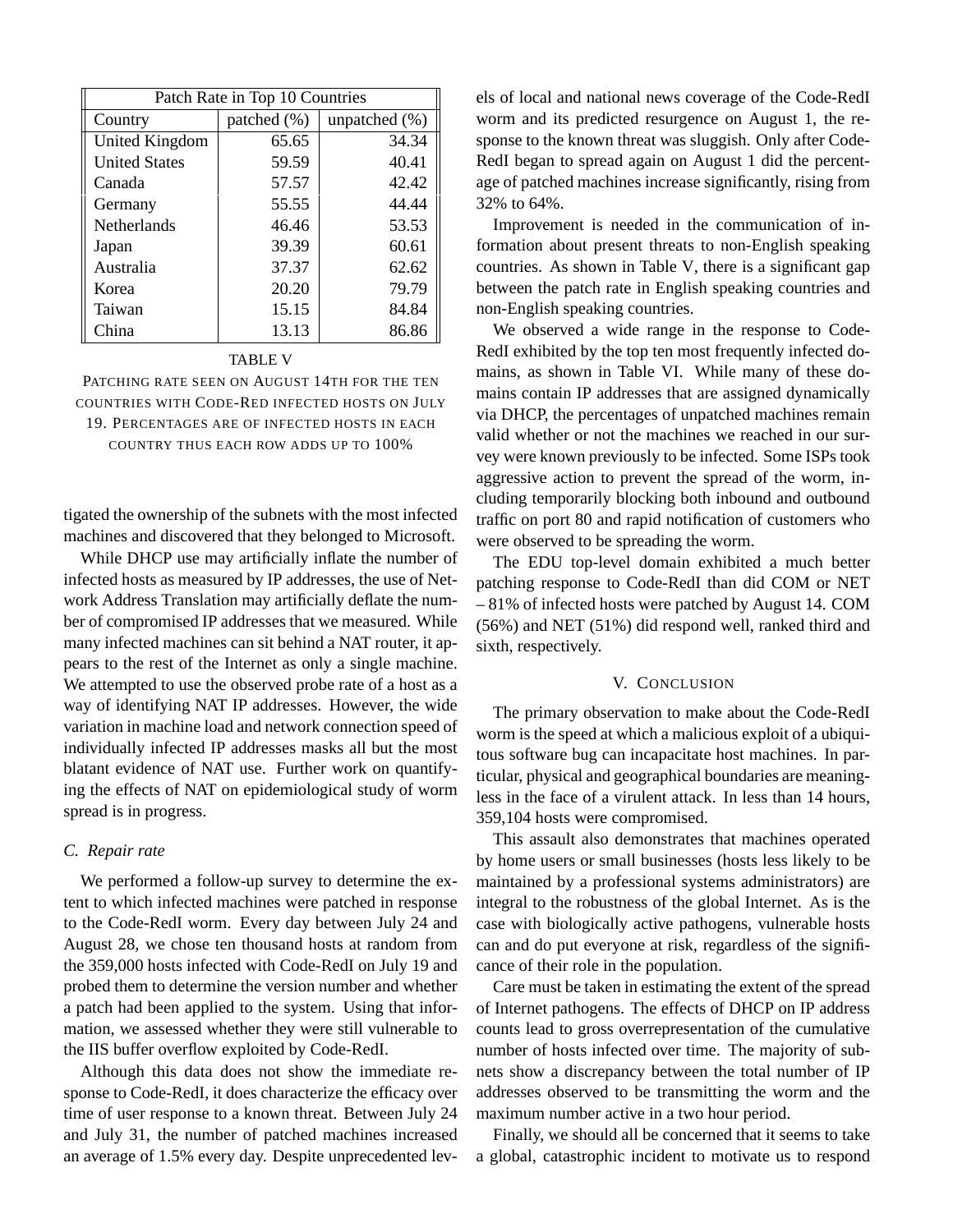

(a) All survey attempts.

(b) Hosts which responded.

Fig. 15. Patching rate of IIS servers following initial Code-RedI v2 outbreak on July 19th.

| Domain       | Unpatched IIS $(\%)$ | Patched IIS (%) | Conn. Timeout $(\%)$ | Conn. Refused (%) |
|--------------|----------------------|-----------------|----------------------|-------------------|
| in-addr.arpa | 40                   |                 | 30                   | 11                |
| home.com     | 44                   |                 | 30                   | 8                 |
| rr.com       | 44                   |                 | 27                   | 10                |
| t-dialin.net | 0.4                  | 0               | 81                   | 16                |
| aol.com      | 0.3                  |                 | 39                   | 61                |
| pacbell.net  | 29                   | 8               | 24                   | 23                |
| uu.net       | 0.6                  | 0.2             | 51                   | 47                |
| hinet.net    | 20                   | 0               | 46                   | 25                |
| net.tw       | 32                   |                 | 46                   | 13                |
| edu.tw       | 60                   | ∍               | 20                   |                   |

#### TABLE VI

PERCENTAGE BREAKDOWN OF PATCHING SURVEY RESPONSES BY CATEGORY FOR THE TOP DOMAINS ORIGINALLY INFECTED WITH CODERED V2. ROWS ADDING TO LESS THAN 100% ARE DUE TO RESPONSES NOT BEING CLEARLY CATEGORIZABLE AS PATCHED IIS OR UNPATCHED IIS. MOST DOMAINS SHOW A LARGE PERCENTAGE OF CONNECTION REFUSED OR CONNECTION TIMEOUT SUGGESTION FILTERING OF TRAFFIC, DISABLING OF PREVIOUSLY RUNNING IIS SERVERS OR DHCP.

to a known threat. The exploit was discovered on June 18, 2001 and the first version of the Code-RedI worm emerged on July 12, 2001. The especially virulent strain of the worm (Code-RedI v2) began to spread on July 19, a full 29 days after the initial discovery of the exploit and four days after the detection of the first (static seed) attack. As the economies of many nations become increasingly dependent on wide area network technologies, we must critically assess and remedy the economic consequences of the current lack of adequate network and host security measures.

# VI. ACKNOWLEDGMENTS

We would like to thank Pat Wilson and Brian Kantor of UCSD for data and discussion; Vern Paxson (LBL and

ACIRI) for providing an additional view point of data; Jeffrey Mogul and Compaq Research for additional data; Jeff Brown (UCSD/CSE) for producing animations of worm spread; Ken Keys (CAIDA) for development of graphs and discussion; Bill Fenner (AT&T Research) for useful comments and fli2gif; and Stefan Savage (UCSD) and Geoff Voelker (UCSD) for suggestions. Support for this work was provided by DARPA ITO NGI and NMS programs, NSF ANIR, and CAIDA members. This work would not have been possible without the generous support of Cisco Systems.

#### **REFERENCES**